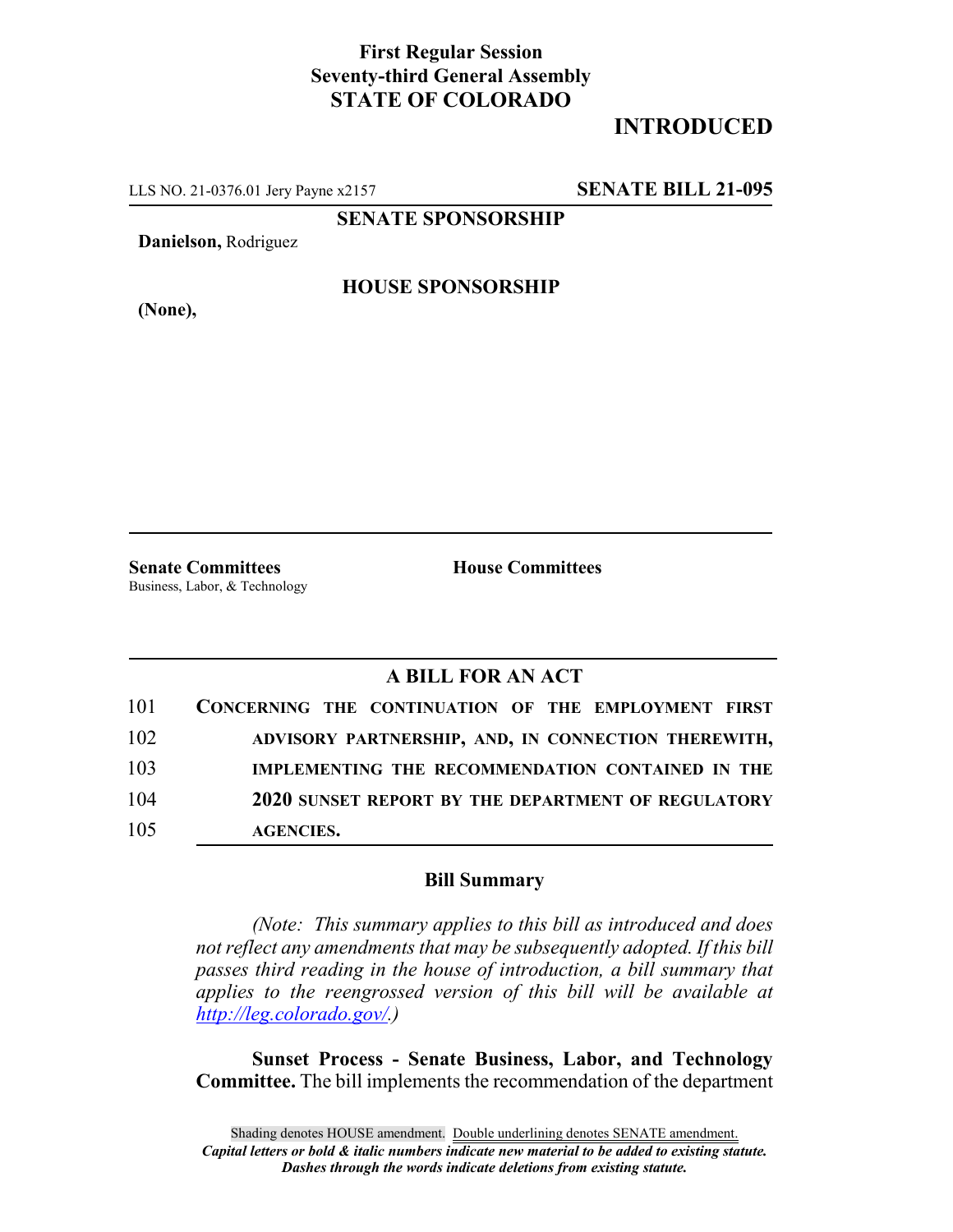of regulatory agencies in its sunset review and report on the employment first advisory partnership by continuing the partnership indefinitely.

| $\mathbf{1}$   | Be it enacted by the General Assembly of the State of Colorado:                |
|----------------|--------------------------------------------------------------------------------|
| $\overline{2}$ | <b>SECTION 1.</b> In Colorado Revised Statutes, 8-84-303, repeal (8)           |
| 3              | as follows:                                                                    |
| $\overline{4}$ | Employment first advisory partnership<br>$8 - 84 - 303.$                       |
| 5              | memorandum of understanding - reporting. (8) $(a)$ This section is             |
| 6              | repealed, effective September 1, 2021.                                         |
| 7              | (b) Prior to repeal of the employment first advisory partnership,              |
| 8              | the department of regulatory agencies shall conduct a sunset review            |
| 9              | pursuant to the provisions of section 2-3-1203, C.R.S.                         |
| 10             | <b>SECTION 2.</b> In Colorado Revised Statutes, 8-84-304, repeal (4)           |
| 11             | as follows:                                                                    |
| 12             | 8-84-304. Duties of the employment first advisory partnership                  |
| 13             | - strategic plan. (4) $(a)$ This section is repealed, effective September 1,   |
| 14             | 2021.                                                                          |
| 15             | (b) Prior to repeal of the employment first advisory partnership,              |
| 16             | the department of regulatory agencies shall conduct a sunset review            |
| 17             | pursuant to the provisions of section 2-3-1203.                                |
| 18             | <b>SECTION 3.</b> In Colorado Revised Statutes, 2-3-1203, repeal               |
| 19             | $(12)(a)(VI)$ as follows:                                                      |
| 20             | 2-3-1203. Sunset review of advisory committees - legislative                   |
| 21             | <b>declaration - definition - repeal.</b> $(12)$ $(a)$ The following statutory |
| 22             | authorizations for the designated advisory committees will repeal on           |
| 23             | September 1, 2021:                                                             |
| 24             | (VI) The employment first advisory partnership in the department               |
| 25             | of labor and employment described in sections 8-84-303 and 8-84-304.           |